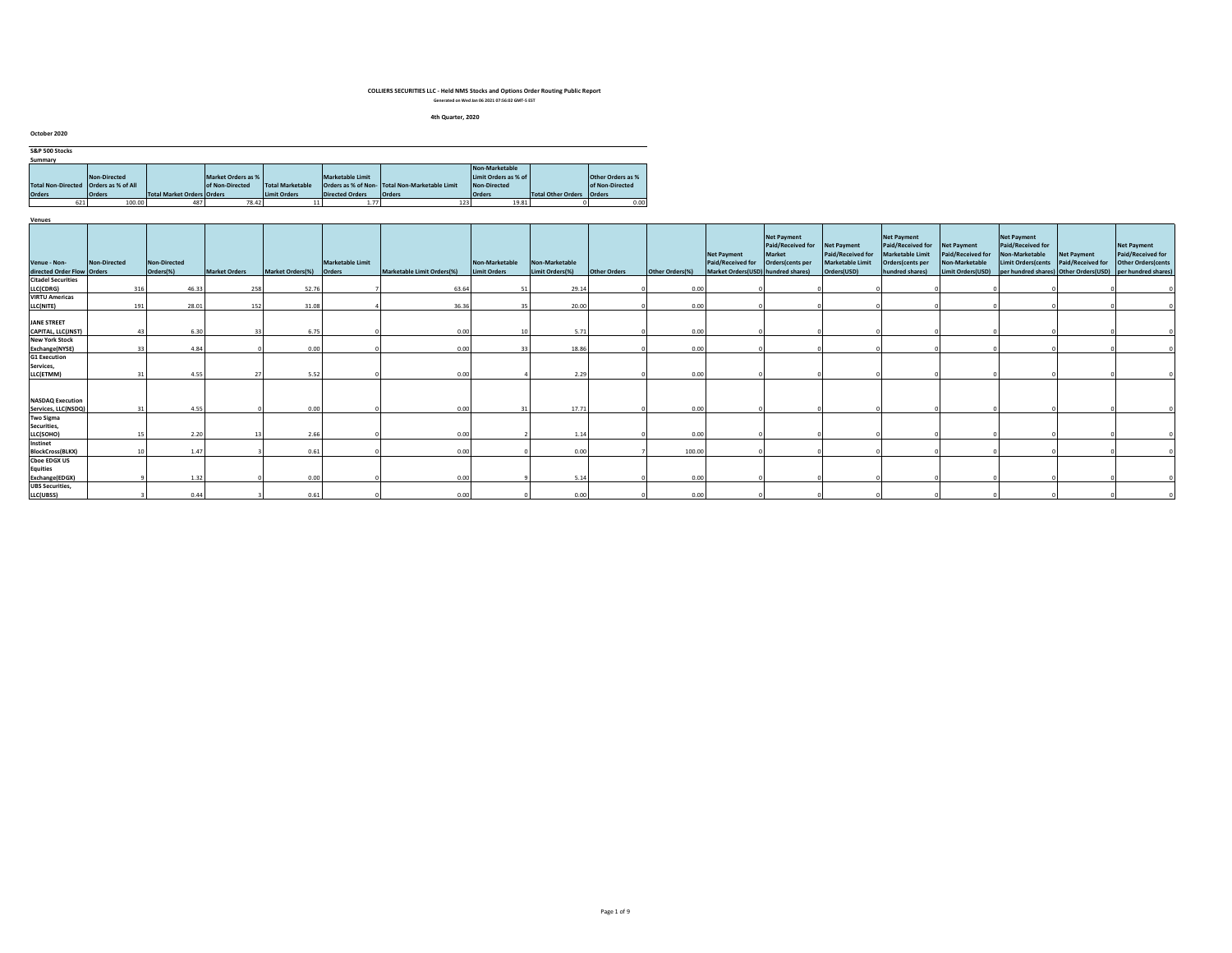#### **4th Quarter, 2020**

**October 2020**

| Non-S&P 500 Stocks        |                    |                            |                    |                         |                  |                                                |                      |                           |                   |
|---------------------------|--------------------|----------------------------|--------------------|-------------------------|------------------|------------------------------------------------|----------------------|---------------------------|-------------------|
| Summary                   |                    |                            |                    |                         |                  |                                                |                      |                           |                   |
|                           |                    |                            |                    |                         |                  |                                                | Non-Marketable       |                           |                   |
|                           | Non-Directed       |                            | Market Orders as % |                         | Marketable Limit |                                                | Limit Orders as % of |                           | Other Orders as % |
| <b>Total Non-Directed</b> | Orders as % of All |                            | of Non-Directed    | <b>Total Marketable</b> |                  | Orders as % of Non- Total Non-Marketable Limit | Non-Directed         |                           | of Non-Directed   |
| <b>Orders</b>             | <b>Orders</b>      | Total Market Orders Orders |                    | <b>Limit Orders</b>     | Directed Orders  | <b>Orders</b>                                  | <b>Orders</b>        | <b>Total Other Orders</b> | <b>Orders</b>     |
| 444                       | 100.00             | 346                        | 77.93              |                         | 4.73             |                                                | 17.34                |                           | 0.00              |

|                            |              |              |                      |                  |                  |                            |                     |                 |                     |                 |                                    | <b>Net Payment</b><br>Paid/Received for | Net Payment       | <b>Net Payment</b><br>Paid/Received for | Net Payment           | <b>Net Payment</b><br>Paid/Received for |                                       | <b>Net Payment</b>         |  |
|----------------------------|--------------|--------------|----------------------|------------------|------------------|----------------------------|---------------------|-----------------|---------------------|-----------------|------------------------------------|-----------------------------------------|-------------------|-----------------------------------------|-----------------------|-----------------------------------------|---------------------------------------|----------------------------|--|
|                            |              |              |                      |                  |                  |                            |                     |                 |                     |                 | <b>Net Payment</b>                 | <b>Market</b>                           | Paid/Received for | Marketable Limit                        | Paid/Received for     | Non-Marketable                          | Net Payment                           | Paid/Received for          |  |
| Venue - Non-               | Non-Directed | Non-Directed |                      |                  | Marketable Limit |                            | Non-Marketable      | Non-Marketable  |                     |                 | Paid/Received for                  | Orders(cents per                        | Marketable Limit  | Orders(cents per                        | <b>Non-Marketable</b> | <b>Limit Orders (cents</b>              | Paid/Received for                     | <b>Other Orders (cents</b> |  |
| directed Order Flow Orders |              | Orders(%)    | <b>Market Orders</b> | Market Orders(%) | Orders           | Marketable Limit Orders(%) | <b>Limit Orders</b> | Limit Orders(%) | <b>Other Orders</b> | Other Orders(%) | Market Orders(USD) hundred shares) |                                         | Orders(USD)       | hundred shares)                         | Limit Orders(USD)     |                                         | per hundred shares) Other Orders(USD) | per hundred shares)        |  |
| <b>Citadel Securities</b>  |              |              |                      |                  |                  |                            |                     |                 |                     |                 |                                    |                                         |                   |                                         |                       |                                         |                                       |                            |  |
| LLC(CDRG)                  | 216          | 38.64        | 187                  | 53.1             |                  | 66.67                      |                     | 8.47            |                     | 0.00            |                                    |                                         |                   |                                         |                       |                                         |                                       |                            |  |
| <b>VIRTU Americas</b>      |              |              |                      |                  |                  |                            |                     |                 |                     |                 |                                    |                                         |                   |                                         |                       |                                         |                                       |                            |  |
| LLC(NITE)                  | 115          | 20.57        | 103                  | 29.26            |                  | 14.29                      |                     | 5.08            |                     | 0.00            |                                    |                                         |                   |                                         |                       |                                         |                                       |                            |  |
|                            |              |              |                      |                  |                  |                            |                     |                 |                     |                 |                                    |                                         |                   |                                         |                       |                                         |                                       |                            |  |
| <b>NASDAQ Execution</b>    |              |              |                      |                  |                  |                            |                     |                 |                     |                 |                                    |                                         |                   |                                         |                       |                                         |                                       |                            |  |
| Services, LLC(NSDQ)        | 49           | 8.77         |                      | 0.00             |                  | 0.00                       | 49                  | 27.68           |                     | 0.00            |                                    |                                         |                   |                                         |                       |                                         |                                       |                            |  |
| <b>New York Stock</b>      |              |              |                      |                  |                  |                            |                     |                 |                     |                 |                                    |                                         |                   |                                         |                       |                                         |                                       |                            |  |
| Exchange(NYSE)             |              | 8.59         |                      | 0.00             |                  | 0.00                       | 48                  | 27.12           |                     | 0.00            |                                    |                                         |                   |                                         |                       |                                         |                                       |                            |  |
| <b>Cboe EDGX US</b>        |              |              |                      |                  |                  |                            |                     |                 |                     |                 |                                    |                                         |                   |                                         |                       |                                         |                                       |                            |  |
| <b>Equities</b>            |              |              |                      |                  |                  |                            |                     |                 |                     |                 |                                    |                                         |                   |                                         |                       |                                         |                                       |                            |  |
| Exchange(EDGX)             |              | 6.80         |                      | 0.00             |                  | 0.00                       | 38                  | 21.47           |                     | 0.00            |                                    |                                         |                   |                                         |                       |                                         |                                       |                            |  |
| <b>G1 Execution</b>        |              |              |                      |                  |                  |                            |                     |                 |                     |                 |                                    |                                         |                   |                                         |                       |                                         |                                       |                            |  |
| Services,                  |              |              |                      |                  |                  |                            |                     |                 |                     |                 |                                    |                                         |                   |                                         |                       |                                         |                                       |                            |  |
| LLC(ETMM)                  |              | 4.47         | 23                   | 6.53             |                  | 9.52                       |                     | 0.00            |                     | 0.00            |                                    |                                         |                   |                                         |                       |                                         |                                       |                            |  |
|                            |              |              |                      |                  |                  |                            |                     |                 |                     |                 |                                    |                                         |                   |                                         |                       |                                         |                                       |                            |  |
| <b>JANE STREET</b>         |              |              |                      |                  |                  |                            |                     |                 |                     |                 |                                    |                                         |                   |                                         |                       |                                         |                                       |                            |  |
| CAPITAL, LLC(JNST)         | 23           | 4.11         |                      | 5.97             |                  | 9.52                       |                     | 0.00            |                     | 0.00            |                                    |                                         |                   |                                         |                       |                                         |                                       |                            |  |
| <b>NYSE Arca(ARCA)</b>     | 17           | 3.04         |                      | 0.00             |                  | 0.00                       | 17                  | 9.60            |                     | 0.00            |                                    |                                         |                   |                                         |                       |                                         |                                       |                            |  |
| Instinet                   |              |              |                      |                  |                  |                            |                     |                 |                     |                 |                                    |                                         |                   |                                         |                       |                                         |                                       |                            |  |
| <b>BlockCross(BLKX)</b>    |              | 2.68         |                      | 1.70             |                  | 0.00                       |                     | 0.00            |                     | 100.00          |                                    |                                         |                   |                                         |                       |                                         |                                       |                            |  |
| <b>Two Sigma</b>           |              |              |                      |                  |                  |                            |                     |                 |                     |                 |                                    |                                         |                   |                                         |                       |                                         |                                       |                            |  |
| Securities,                |              |              |                      |                  |                  |                            |                     |                 |                     |                 |                                    |                                         |                   |                                         |                       |                                         |                                       |                            |  |
| LLC(SOHO)                  |              | 1.43         |                      | 1.99             |                  | 0.00                       |                     | 0.56            |                     | 0.00            |                                    |                                         |                   |                                         |                       |                                         |                                       |                            |  |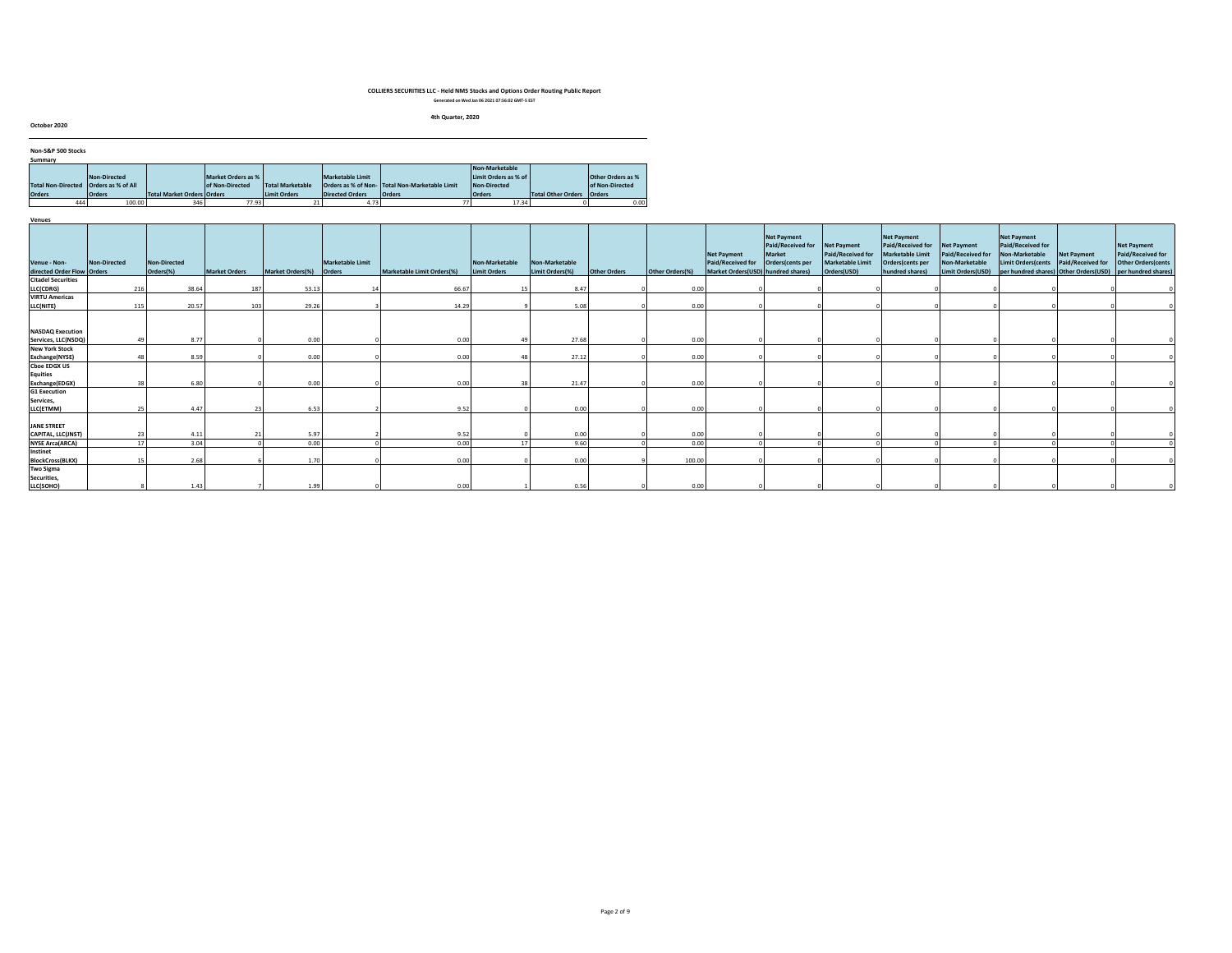#### **4th Quarter, 2020**

| October 2020              |                    |                                   |                    |                         |                         |                                               |                       |                           |                          |
|---------------------------|--------------------|-----------------------------------|--------------------|-------------------------|-------------------------|-----------------------------------------------|-----------------------|---------------------------|--------------------------|
| <b>Option Contracts</b>   |                    |                                   |                    |                         |                         |                                               |                       |                           |                          |
| Summary                   |                    |                                   |                    |                         |                         |                                               |                       |                           |                          |
|                           |                    |                                   |                    |                         |                         |                                               | <b>Non-Marketable</b> |                           |                          |
|                           | Non-Directed       |                                   | Market Orders as % |                         | <b>Marketable Limit</b> |                                               | Limit Orders as % of  |                           | <b>Other Orders as %</b> |
| <b>Total Non-Directed</b> | Orders as % of All |                                   | of Non-Directed    | <b>Total Marketable</b> |                         | Orders as % of Non-Total Non-Marketable Limit | <b>Non-Directed</b>   |                           | of Non-Directed          |
| <b>Orders</b>             | <b>Orders</b>      | <b>Total Market Orders Orders</b> |                    | <b>Limit Orders</b>     | <b>Directed Orders</b>  | <b>Orders</b>                                 | <b>Orders</b>         | <b>Total Other Orders</b> | <b>Orders</b>            |
| 278                       | 100.00             | 146                               | 52.52              |                         | 4.68                    | 119                                           | 42.81                 |                           | 0.00                     |

| Venues                                     |              |                                  |                      |                  |                                   |                            |                                |                                   |                     |                 |                                                                               |                                                                              |                                                                     |                                                                                                           |                                                                         |                                                           |                                                                                                                         |                                                               |
|--------------------------------------------|--------------|----------------------------------|----------------------|------------------|-----------------------------------|----------------------------|--------------------------------|-----------------------------------|---------------------|-----------------|-------------------------------------------------------------------------------|------------------------------------------------------------------------------|---------------------------------------------------------------------|-----------------------------------------------------------------------------------------------------------|-------------------------------------------------------------------------|-----------------------------------------------------------|-------------------------------------------------------------------------------------------------------------------------|---------------------------------------------------------------|
| Venue - Non-<br>directed Order Flow Orders | Non-Directed | <b>Non-Directed</b><br>Orders(%) | <b>Market Orders</b> | Market Orders(%) | Marketable Limit<br><b>Orders</b> | Marketable Limit Orders(%) | Non-Marketable<br>Limit Orders | Non-Marketable<br>Limit Orders(%) | <b>Other Orders</b> | Other Orders(%) | <b>Net Payment</b><br>Paid/Received for<br>Market Orders(USD) hundred shares) | <b>Net Payment</b><br>Paid/Received for<br><b>Market</b><br>Orders(cents per | Net Payment<br>Paid/Received for<br>Marketable Limit<br>Orders(USD) | <b>Net Payment</b><br>Paid/Received for<br><b>Marketable Limit</b><br>Orders(cents per<br>hundred shares) | Net Payment<br>Paid/Received for<br>Non-Marketable<br>Limit Orders(USD) | <b>Net Payment</b><br>Paid/Received for<br>Non-Marketable | <b>Net Payment</b><br>Limit Orders(cents Paid/Received for<br>per hundred shares) Other Orders(USD) per hundred shares) | <b>Net Payment</b><br>Paid/Received for<br>Other Orders(cents |
| <b>Citadel Securities</b>                  |              |                                  |                      |                  |                                   |                            |                                |                                   |                     |                 |                                                                               |                                                                              |                                                                     |                                                                                                           |                                                                         |                                                           |                                                                                                                         |                                                               |
| LLC(CDRG)                                  | 141          | 45.93                            |                      | 47.95            |                                   | 53.85                      |                                | 43.24                             |                     | n no            |                                                                               |                                                                              |                                                                     |                                                                                                           |                                                                         |                                                           |                                                                                                                         |                                                               |
| Susquehanna                                |              |                                  |                      |                  |                                   |                            |                                |                                   |                     |                 |                                                                               |                                                                              |                                                                     |                                                                                                           |                                                                         |                                                           |                                                                                                                         |                                                               |
| Capital                                    |              |                                  |                      |                  |                                   |                            |                                |                                   |                     |                 |                                                                               |                                                                              |                                                                     |                                                                                                           |                                                                         |                                                           |                                                                                                                         |                                                               |
| Group(SUSQ)                                |              | 25.73                            |                      | 34.93            |                                   | 30.77                      |                                | 16.22                             |                     | n no            |                                                                               |                                                                              |                                                                     |                                                                                                           |                                                                         |                                                           |                                                                                                                         |                                                               |
| <b>Dash Financial</b>                      |              |                                  |                      |                  |                                   |                            |                                |                                   |                     |                 |                                                                               |                                                                              |                                                                     |                                                                                                           |                                                                         |                                                           |                                                                                                                         |                                                               |
| <b>Technologies</b>                        |              |                                  |                      |                  |                                   |                            |                                |                                   |                     |                 |                                                                               |                                                                              |                                                                     |                                                                                                           |                                                                         |                                                           |                                                                                                                         |                                                               |
| LLC(DASH)                                  |              | 13.03                            |                      | 12.33            |                                   | 7.69                       |                                | 14.19                             |                     | 0.00            |                                                                               |                                                                              |                                                                     |                                                                                                           |                                                                         |                                                           |                                                                                                                         |                                                               |
|                                            |              |                                  |                      |                  |                                   |                            |                                |                                   |                     |                 |                                                                               |                                                                              |                                                                     |                                                                                                           |                                                                         |                                                           |                                                                                                                         |                                                               |
| Wolverine                                  |              |                                  |                      |                  |                                   |                            |                                |                                   |                     |                 |                                                                               |                                                                              |                                                                     |                                                                                                           |                                                                         |                                                           |                                                                                                                         |                                                               |
| <b>Execution Services</b>                  |              |                                  |                      |                  |                                   |                            |                                |                                   |                     |                 |                                                                               |                                                                              |                                                                     |                                                                                                           |                                                                         |                                                           |                                                                                                                         |                                                               |
| LLC(WEXX)                                  |              | 11.40                            |                      | 0.65             |                                   | 7.69                       |                                | 22.30                             |                     | n no            |                                                                               |                                                                              |                                                                     |                                                                                                           |                                                                         |                                                           |                                                                                                                         |                                                               |
| <b>Morgan Stanley &amp;</b>                |              |                                  |                      |                  |                                   |                            |                                |                                   |                     |                 |                                                                               |                                                                              |                                                                     |                                                                                                           |                                                                         |                                                           |                                                                                                                         |                                                               |
| Company                                    |              |                                  |                      |                  |                                   |                            |                                |                                   |                     |                 |                                                                               |                                                                              |                                                                     |                                                                                                           |                                                                         |                                                           |                                                                                                                         |                                                               |
| LLC(MSCO)                                  |              |                                  | 3.91                 | 4.11             |                                   | 0.00                       |                                | 4.05                              |                     | 0.00            |                                                                               |                                                                              |                                                                     |                                                                                                           |                                                                         |                                                           |                                                                                                                         |                                                               |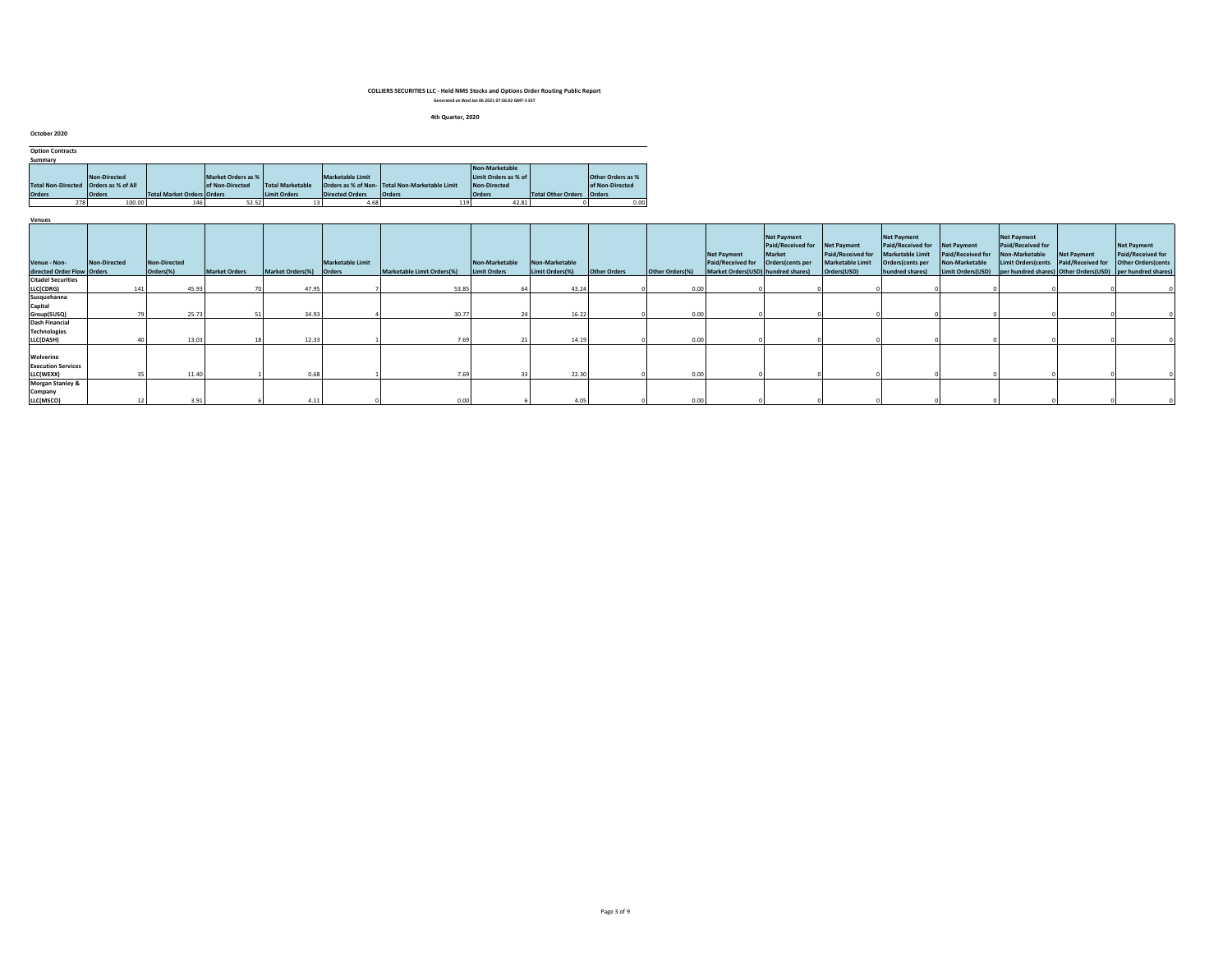#### **4th Quarter, 2020**

| S&P 500 Stocks                          |               |                                   |                    |                         |                         |                                               |                      |                             |                          |
|-----------------------------------------|---------------|-----------------------------------|--------------------|-------------------------|-------------------------|-----------------------------------------------|----------------------|-----------------------------|--------------------------|
| Summary                                 |               |                                   |                    |                         |                         |                                               |                      |                             |                          |
|                                         |               |                                   |                    |                         |                         |                                               | Non-Marketable       |                             |                          |
|                                         | Non-Directed  |                                   | Market Orders as % |                         | <b>Marketable Limit</b> |                                               | Limit Orders as % of |                             | <b>Other Orders as %</b> |
| Total Non-Directed   Orders as % of All |               |                                   | of Non-Directed    | <b>Total Marketable</b> |                         | Orders as % of Non-Total Non-Marketable Limit | Non-Directed         |                             | of Non-Directed          |
| <b>Orders</b>                           | <b>Orders</b> | <b>Total Market Orders Orders</b> |                    | <b>Limit Orders</b>     | <b>Directed Orders</b>  | <b>Orders</b>                                 | <b>Orders</b>        | Total Other Orders   Orders |                          |
| 649                                     | 100.00        | 565                               | 87.06              | 14                      | 2.16                    |                                               | 10.79                |                             | 0.00                     |

| Venues                                         |              |                           |                      |                  |                            |                            |                                |                                   |                     |                 |                                                                               |                                                                                   |                                                      |                                                                                             |                                                                                |                                                                                 |                                  |                                                                                                                            |
|------------------------------------------------|--------------|---------------------------|----------------------|------------------|----------------------------|----------------------------|--------------------------------|-----------------------------------|---------------------|-----------------|-------------------------------------------------------------------------------|-----------------------------------------------------------------------------------|------------------------------------------------------|---------------------------------------------------------------------------------------------|--------------------------------------------------------------------------------|---------------------------------------------------------------------------------|----------------------------------|----------------------------------------------------------------------------------------------------------------------------|
| Venue - Non-<br>directed Order Flow Orders     | Non-Directed | Non-Directed<br>Orders(%) | <b>Market Orders</b> | Market Orders(%) | Marketable Limit<br>Orders | Marketable Limit Orders(%) | Non-Marketable<br>Limit Orders | Non-Marketable<br>Limit Orders(%) | <b>Other Orders</b> | Other Orders(%) | <b>Net Payment</b><br>Paid/Received for<br>Market Orders(USD) hundred shares) | <b>Net Payment</b><br>Paid/Received for Net Payment<br>Market<br>Orders(cents per | Paid/Received for<br>Marketable Limit<br>Orders(USD) | Net Payment<br>Paid/Received for<br>Marketable Limit<br>Orders(cents per<br>hundred shares) | <b>Net Payment</b><br>Paid/Received for<br>Non-Marketable<br>Limit Orders(USD) | <b>Net Payment</b><br>Paid/Received for<br>Non-Marketable<br>Limit Orders(cents | Net Payment<br>Paid/Received for | <b>Net Payment</b><br>Paid/Received for<br>Other Orders(cents<br>per hundred shares) Other Orders(USD) per hundred shares) |
| <b>Citadel Securities</b>                      |              |                           |                      |                  |                            |                            |                                |                                   |                     |                 |                                                                               |                                                                                   |                                                      |                                                                                             |                                                                                |                                                                                 |                                  |                                                                                                                            |
| LLC(CDRG)                                      | 358          | 50.64                     | 314                  | 55.58            |                            | 64.29                      | 35 <sub>1</sub>                | 28.69                             |                     | 0.00            |                                                                               |                                                                                   |                                                      |                                                                                             |                                                                                |                                                                                 |                                  |                                                                                                                            |
| <b>VIRTU Americas</b>                          |              |                           |                      |                  |                            |                            |                                |                                   |                     |                 |                                                                               |                                                                                   |                                                      |                                                                                             |                                                                                |                                                                                 |                                  |                                                                                                                            |
| LLC(NITE)                                      | 190          | 26.87                     | 170                  | 30.09            |                            | 35.71                      | 15 <sup>1</sup>                | 12.30                             |                     | 0.00            |                                                                               |                                                                                   |                                                      |                                                                                             |                                                                                |                                                                                 |                                  |                                                                                                                            |
| <b>G1 Execution</b>                            |              |                           |                      |                  |                            |                            |                                |                                   |                     |                 |                                                                               |                                                                                   |                                                      |                                                                                             |                                                                                |                                                                                 |                                  |                                                                                                                            |
| Services,                                      |              |                           |                      |                  |                            |                            |                                |                                   |                     |                 |                                                                               |                                                                                   |                                                      |                                                                                             |                                                                                |                                                                                 |                                  |                                                                                                                            |
| LLC(ETMM)                                      |              | 5.52                      |                      | 6.55             |                            | 0.00                       |                                | 1.64                              |                     | 0.00            |                                                                               |                                                                                   |                                                      |                                                                                             |                                                                                |                                                                                 |                                  |                                                                                                                            |
| <b>New York Stock</b>                          |              |                           |                      |                  |                            |                            |                                |                                   |                     |                 |                                                                               |                                                                                   |                                                      |                                                                                             |                                                                                |                                                                                 |                                  |                                                                                                                            |
| Exchange(NYSE)                                 |              | 4.67                      |                      | 0.00             |                            | 0.00                       |                                | 27.05                             |                     | 0.00            |                                                                               |                                                                                   |                                                      |                                                                                             |                                                                                |                                                                                 |                                  |                                                                                                                            |
| <b>NASDAQ Execution</b><br>Services, LLC(NSDQ) |              | 4.53                      |                      | 0.00             |                            | 0.00                       | 32                             | 26.23                             |                     | 0.00            |                                                                               |                                                                                   |                                                      |                                                                                             |                                                                                |                                                                                 |                                  |                                                                                                                            |
| <b>JANE STREET</b><br>CAPITAL, LLC(JNST)       |              | 3.96                      |                      | 4.78             |                            | 0.00                       |                                | 0.82                              |                     | 0.00            |                                                                               |                                                                                   |                                                      |                                                                                             |                                                                                |                                                                                 |                                  |                                                                                                                            |
| <b>Two Sigma</b>                               |              |                           |                      |                  |                            |                            |                                |                                   |                     |                 |                                                                               |                                                                                   |                                                      |                                                                                             |                                                                                |                                                                                 |                                  |                                                                                                                            |
| Securities,                                    |              |                           |                      |                  |                            |                            |                                |                                   |                     |                 |                                                                               |                                                                                   |                                                      |                                                                                             |                                                                                |                                                                                 |                                  |                                                                                                                            |
| LLC(SOHO)                                      |              | 1.84                      |                      | 2.30             |                            | 0.00                       |                                | 0.00                              |                     | 0.00            |                                                                               |                                                                                   |                                                      |                                                                                             |                                                                                |                                                                                 |                                  |                                                                                                                            |
| Instinet                                       |              |                           |                      |                  |                            |                            |                                |                                   |                     |                 |                                                                               |                                                                                   |                                                      |                                                                                             |                                                                                |                                                                                 |                                  |                                                                                                                            |
| <b>BlockCross(BLKX)</b>                        |              | 0.85                      |                      | 0.00             |                            | 0.00                       |                                | 0.00                              |                     | 100.00          |                                                                               |                                                                                   |                                                      |                                                                                             |                                                                                |                                                                                 |                                  |                                                                                                                            |
| <b>UBS</b> Securities,                         |              |                           |                      |                  |                            |                            |                                |                                   |                     |                 |                                                                               |                                                                                   |                                                      |                                                                                             |                                                                                |                                                                                 |                                  |                                                                                                                            |
| LLC(UBSS)                                      |              | 0.71                      |                      | 0.71             |                            | 0.00                       |                                | 0.82                              |                     | 0.00            |                                                                               |                                                                                   |                                                      |                                                                                             |                                                                                |                                                                                 |                                  |                                                                                                                            |
| <b>Choe EDGX US</b><br><b>Equities</b>         |              |                           |                      |                  |                            |                            |                                |                                   |                     |                 |                                                                               |                                                                                   |                                                      |                                                                                             |                                                                                |                                                                                 |                                  |                                                                                                                            |
| Exchange(EDGX)                                 |              | 0.42                      |                      | 0.00             |                            | 0.00                       |                                | 2.46                              |                     | 0.00            |                                                                               |                                                                                   |                                                      |                                                                                             |                                                                                |                                                                                 |                                  |                                                                                                                            |

**November 2020**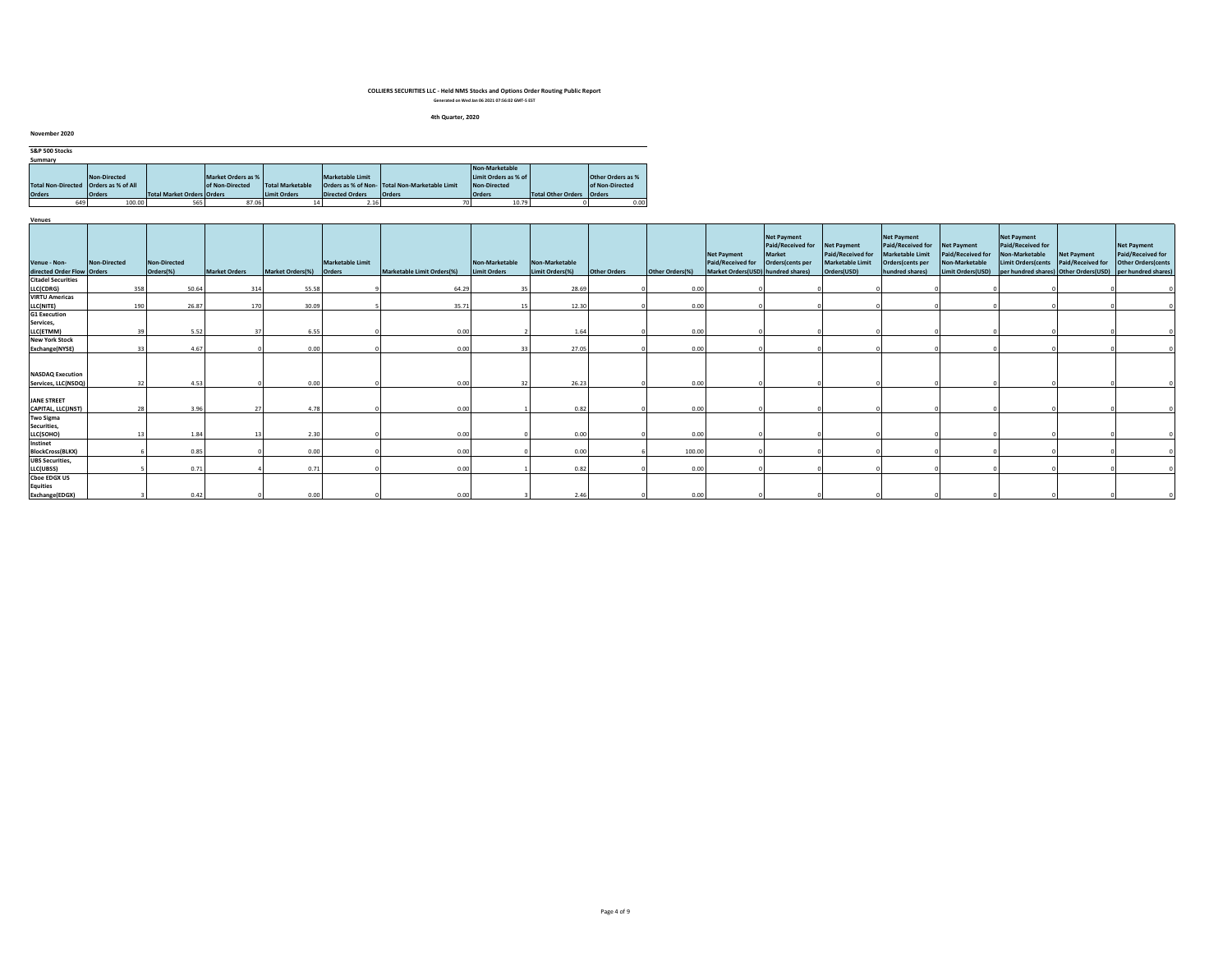#### **4th Quarter, 2020**

**November 2020**

| Non-S&P 500 Stocks                      |               |                            |                    |                         |                        |                                                |                      |                             |                   |
|-----------------------------------------|---------------|----------------------------|--------------------|-------------------------|------------------------|------------------------------------------------|----------------------|-----------------------------|-------------------|
| Summary                                 |               |                            |                    |                         |                        |                                                |                      |                             |                   |
|                                         |               |                            |                    |                         |                        |                                                | Non-Marketable       |                             |                   |
|                                         | Non-Directed  |                            | Market Orders as % |                         | Marketable Limit       |                                                | Limit Orders as % of |                             | Other Orders as % |
| Total Non-Directed   Orders as % of All |               |                            | of Non-Directed    | <b>Total Marketable</b> |                        | Orders as % of Non- Total Non-Marketable Limit | Non-Directed         |                             | of Non-Directed   |
| <b>Orders</b>                           | <b>Orders</b> | Total Market Orders Orders |                    | Limit Orders            | <b>Directed Orders</b> | <b>Orders</b>                                  | <b>Orders</b>        | Total Other Orders   Orders |                   |
| 570                                     | 100.00        | 492                        | 86.32              |                         | 5.09                   |                                                | 8.07                 |                             | 0.53              |

| Venues                                         |              |                           |                      |                         |                                   |                            |                                |                                   |              |                 |                                                                        |                                                                       |                                                                     |                                                                                                           |                                                                                |                                                                                                                                 |                                  |                                                                                      |
|------------------------------------------------|--------------|---------------------------|----------------------|-------------------------|-----------------------------------|----------------------------|--------------------------------|-----------------------------------|--------------|-----------------|------------------------------------------------------------------------|-----------------------------------------------------------------------|---------------------------------------------------------------------|-----------------------------------------------------------------------------------------------------------|--------------------------------------------------------------------------------|---------------------------------------------------------------------------------------------------------------------------------|----------------------------------|--------------------------------------------------------------------------------------|
| Venue - Non-<br>directed Order Flow Orders     | Non-Directed | Non-Directed<br>Orders(%) | <b>Market Orders</b> | <b>Market Orders(%)</b> | <b>Marketable Limit</b><br>Orders | Marketable Limit Orders(%) | Non-Marketable<br>Limit Orders | Non-Marketable<br>Limit Orders(%) | Other Orders | Other Orders(%) | Net Payment<br>Paid/Received for<br>Market Orders(USD) hundred shares) | Net Payment<br>Paid/Received for<br><b>Market</b><br>Orders(cents per | Net Payment<br>Paid/Received for<br>Marketable Limit<br>Orders(USD) | <b>Net Payment</b><br>Paid/Received for<br><b>Marketable Limit</b><br>Orders(cents per<br>hundred shares) | Net Payment<br>Paid/Received for<br><b>Non-Marketable</b><br>Limit Orders(USD) | <b>Net Payment</b><br>Paid/Received for<br>Non-Marketable<br><b>Limit Orders(cents</b><br>per hundred shares) Other Orders(USD) | Net Payment<br>Paid/Received for | <b>Net Payment</b><br>Paid/Received for<br>Other Orders(cents<br>per hundred shares) |
| <b>Citadel Securities</b>                      |              |                           |                      |                         |                                   |                            |                                |                                   |              |                 |                                                                        |                                                                       |                                                                     |                                                                                                           |                                                                                |                                                                                                                                 |                                  |                                                                                      |
| LLC(CDRG)                                      | 272          | 42.83                     | 257                  | 52.24                   |                                   | 41.38                      |                                | 3.13                              |              | 0.00            |                                                                        |                                                                       |                                                                     |                                                                                                           |                                                                                |                                                                                                                                 |                                  |                                                                                      |
| <b>VIRTU Americas</b>                          |              |                           |                      |                         |                                   |                            |                                |                                   |              |                 |                                                                        |                                                                       |                                                                     |                                                                                                           |                                                                                |                                                                                                                                 |                                  |                                                                                      |
| LLC(NITE)                                      | 170          | 26.77                     | 154                  | 31.30                   |                                   | 31.03                      |                                | 5.21                              |              | 11.1            |                                                                        |                                                                       |                                                                     |                                                                                                           |                                                                                |                                                                                                                                 |                                  |                                                                                      |
| <b>G1 Execution</b>                            |              |                           |                      |                         |                                   |                            |                                |                                   |              |                 |                                                                        |                                                                       |                                                                     |                                                                                                           |                                                                                |                                                                                                                                 |                                  |                                                                                      |
| Services,                                      |              |                           |                      |                         |                                   |                            |                                |                                   |              |                 |                                                                        |                                                                       |                                                                     |                                                                                                           |                                                                                |                                                                                                                                 |                                  |                                                                                      |
| LLC(ETMM)                                      | 45           | 7.09                      | 38                   | 7.72                    |                                   | 24.14                      |                                | 0.00                              |              | 0.00            |                                                                        |                                                                       |                                                                     |                                                                                                           |                                                                                |                                                                                                                                 |                                  |                                                                                      |
| <b>Cboe EDGX US</b>                            |              |                           |                      |                         |                                   |                            |                                |                                   |              |                 |                                                                        |                                                                       |                                                                     |                                                                                                           |                                                                                |                                                                                                                                 |                                  |                                                                                      |
| <b>Equities</b>                                |              |                           |                      |                         |                                   |                            |                                |                                   |              |                 |                                                                        |                                                                       |                                                                     |                                                                                                           |                                                                                |                                                                                                                                 |                                  |                                                                                      |
| Exchange(EDGX)                                 |              | 4.72                      |                      | 0.00                    |                                   | 0.00                       | 30                             | 31.25                             |              | 0.00            |                                                                        |                                                                       |                                                                     |                                                                                                           |                                                                                |                                                                                                                                 |                                  |                                                                                      |
| <b>JANE STREET</b>                             |              |                           |                      |                         |                                   |                            |                                |                                   |              |                 |                                                                        |                                                                       |                                                                     |                                                                                                           |                                                                                |                                                                                                                                 |                                  |                                                                                      |
| CAPITAL, LLC(JNST)                             |              | 4.72                      | 79                   | 5.89                    |                                   | 3.45                       |                                | 0.00                              |              | 0.00            |                                                                        |                                                                       |                                                                     |                                                                                                           |                                                                                |                                                                                                                                 |                                  |                                                                                      |
|                                                |              |                           |                      |                         |                                   |                            |                                |                                   |              |                 |                                                                        |                                                                       |                                                                     |                                                                                                           |                                                                                |                                                                                                                                 |                                  |                                                                                      |
| <b>NASDAQ Execution</b><br>Services, LLC(NSDQ) | 20           | 4.72                      |                      |                         |                                   | 0.00                       | 30                             | 31.25                             |              | 0.00            |                                                                        |                                                                       |                                                                     |                                                                                                           |                                                                                |                                                                                                                                 |                                  |                                                                                      |
| <b>New York Stock</b>                          |              |                           |                      | 0.00                    |                                   |                            |                                |                                   |              |                 |                                                                        |                                                                       |                                                                     |                                                                                                           |                                                                                |                                                                                                                                 |                                  |                                                                                      |
| Exchange(NYSE)                                 | 78           | 4.41                      |                      | 0.00                    |                                   | 0.00                       | 70                             | 29.17                             |              | 0.00            |                                                                        |                                                                       |                                                                     |                                                                                                           |                                                                                |                                                                                                                                 |                                  |                                                                                      |
| Instinet                                       |              |                           |                      |                         |                                   |                            |                                |                                   |              |                 |                                                                        |                                                                       |                                                                     |                                                                                                           |                                                                                |                                                                                                                                 |                                  |                                                                                      |
| <b>BlockCross(BLKX)</b>                        | 15           | 2.36                      |                      | 0.00                    |                                   | 0.00                       |                                | 0.00                              |              | 83.33           |                                                                        |                                                                       |                                                                     |                                                                                                           |                                                                                |                                                                                                                                 |                                  |                                                                                      |
| <b>Two Sigma</b>                               |              |                           |                      |                         |                                   |                            |                                |                                   |              |                 |                                                                        |                                                                       |                                                                     |                                                                                                           |                                                                                |                                                                                                                                 |                                  |                                                                                      |
| Securities,                                    |              |                           |                      |                         |                                   |                            |                                |                                   |              |                 |                                                                        |                                                                       |                                                                     |                                                                                                           |                                                                                |                                                                                                                                 |                                  |                                                                                      |
| LLC(SOHO)                                      |              | 1.73                      |                      | 2.24                    |                                   | 0.00                       |                                | 0.00                              |              | 0.00            |                                                                        |                                                                       |                                                                     |                                                                                                           |                                                                                |                                                                                                                                 |                                  |                                                                                      |
| <b>UBS Securities</b>                          |              |                           |                      |                         |                                   |                            |                                |                                   |              |                 |                                                                        |                                                                       |                                                                     |                                                                                                           |                                                                                |                                                                                                                                 |                                  |                                                                                      |
| LLC(UBSS)                                      |              | 0.63                      |                      | 0.61                    |                                   | 0.00                       |                                | 0.00                              |              | 5.56            |                                                                        |                                                                       |                                                                     |                                                                                                           |                                                                                |                                                                                                                                 |                                  |                                                                                      |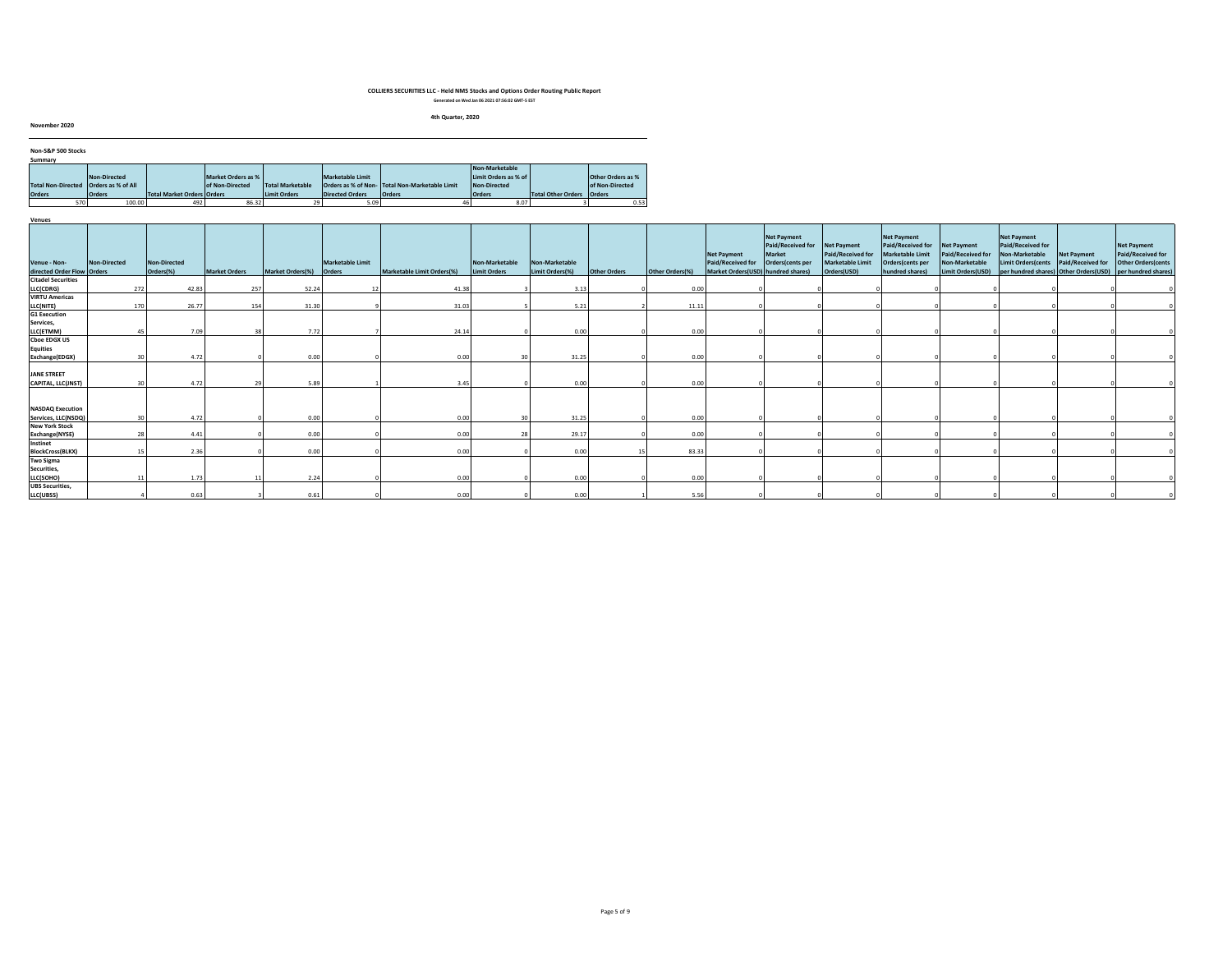#### **4th Quarter, 2020**

|     |                                                                                                   |                                                            |        |                                                             |                                                               |                                                   |                                                                        |                                 | <b>Other Orders as %</b>                                   |
|-----|---------------------------------------------------------------------------------------------------|------------------------------------------------------------|--------|-------------------------------------------------------------|---------------------------------------------------------------|---------------------------------------------------|------------------------------------------------------------------------|---------------------------------|------------------------------------------------------------|
|     |                                                                                                   |                                                            |        |                                                             |                                                               |                                                   | <b>Non-Directed</b>                                                    |                                 | of Non-Directed                                            |
|     |                                                                                                   |                                                            |        |                                                             |                                                               |                                                   |                                                                        |                                 | <b>Orders</b>                                              |
| 241 |                                                                                                   |                                                            | 62.24  |                                                             |                                                               |                                                   |                                                                        |                                 | 0.00                                                       |
|     | November 2020<br><b>Option Contracts</b><br>Summary<br><b>Total Non-Directed</b><br><b>Orders</b> | Non-Directed<br><b>Orders as % of All</b><br><b>Orders</b> | 100.00 | of Non-Directed<br><b>Total Market Orders Orders</b><br>150 | Market Orders as %<br><b>Total Marketable</b><br>Limit Orders | <b>Marketable Limit</b><br><b>Directed Orders</b> | Orders as % of Non-Total Non-Marketable Limit<br><b>Orders</b><br>4.98 | Non-Marketable<br><b>Orders</b> | Limit Orders as % of<br><b>Total Other Orders</b><br>32.78 |

| Venues                                              |              |                           |                      |                         |                         |                            |                                       |                                   |                     |                 |                                                                               |                                                                                          |                                                             |                                                                                                           |                                                                         |                                                                                                                                                                |             |                                                                       |
|-----------------------------------------------------|--------------|---------------------------|----------------------|-------------------------|-------------------------|----------------------------|---------------------------------------|-----------------------------------|---------------------|-----------------|-------------------------------------------------------------------------------|------------------------------------------------------------------------------------------|-------------------------------------------------------------|-----------------------------------------------------------------------------------------------------------|-------------------------------------------------------------------------|----------------------------------------------------------------------------------------------------------------------------------------------------------------|-------------|-----------------------------------------------------------------------|
| Venue - Non-<br>directed Order Flow Orders          | Non-Directed | Non-Directed<br>Orders(%) | <b>Market Orders</b> | Market Orders(%) Orders | <b>Marketable Limit</b> | Marketable Limit Orders(%) | Non-Marketable<br><b>Limit Orders</b> | Non-Marketable<br>Limit Orders(%) | <b>Other Orders</b> | Other Orders(%) | <b>Net Payment</b><br>Paid/Received for<br>Market Orders(USD) hundred shares) | <b>Net Payment</b><br>Paid/Received for Net Payment<br><b>Market</b><br>Orders(cents per | Paid/Received for<br><b>Marketable Limit</b><br>Orders(USD) | <b>Net Payment</b><br>Paid/Received for<br><b>Marketable Limit</b><br>Orders(cents per<br>hundred shares) | Net Payment<br>Paid/Received for<br>Non-Marketable<br>Limit Orders(USD) | <b>Net Payment</b><br>Paid/Received for<br>Non-Marketable<br>Limit Orders(cents Paid/Received for<br>per hundred shares) Other Orders(USD) per hundred shares) | Net Payment | <b>Net Payment</b><br>Paid/Received for<br><b>Other Orders (cents</b> |
| <b>Citadel Securities</b>                           |              |                           |                      |                         |                         |                            |                                       |                                   |                     |                 |                                                                               |                                                                                          |                                                             |                                                                                                           |                                                                         |                                                                                                                                                                |             |                                                                       |
| LLC(CDRG)                                           | 100          |                           | 43.48                | 43.80                   |                         | 41.67                      |                                       | 43.21                             |                     | 0.00            |                                                                               |                                                                                          |                                                             |                                                                                                           |                                                                         |                                                                                                                                                                |             |                                                                       |
|                                                     |              |                           |                      |                         |                         |                            |                                       |                                   |                     |                 |                                                                               |                                                                                          |                                                             |                                                                                                           |                                                                         |                                                                                                                                                                |             |                                                                       |
| Susquehanna<br>Capital                              |              |                           |                      |                         |                         |                            |                                       |                                   |                     |                 |                                                                               |                                                                                          |                                                             |                                                                                                           |                                                                         |                                                                                                                                                                |             |                                                                       |
| Group(SUSQ)                                         |              |                           | 28.26                | 37.23                   |                         | 50.00                      |                                       | 9.88                              |                     | 0.00            |                                                                               |                                                                                          |                                                             |                                                                                                           |                                                                         |                                                                                                                                                                |             |                                                                       |
| Dash Financial                                      |              |                           |                      |                         |                         |                            |                                       |                                   |                     |                 |                                                                               |                                                                                          |                                                             |                                                                                                           |                                                                         |                                                                                                                                                                |             |                                                                       |
| <b>Technologies</b>                                 |              |                           |                      |                         |                         |                            |                                       |                                   |                     |                 |                                                                               |                                                                                          |                                                             |                                                                                                           |                                                                         |                                                                                                                                                                |             |                                                                       |
| LLC(DASH)                                           |              |                           | 12.17                | 13.1                    |                         | 0.00                       |                                       | 12.35                             |                     | 0.00            |                                                                               |                                                                                          |                                                             |                                                                                                           |                                                                         |                                                                                                                                                                |             |                                                                       |
| Wolverine<br><b>Execution Services</b>              |              |                           | 10.87                |                         |                         | 8.33                       |                                       | 27.16                             |                     | 0.00            |                                                                               |                                                                                          |                                                             |                                                                                                           |                                                                         |                                                                                                                                                                |             |                                                                       |
| LLC(WEXX)                                           |              |                           |                      |                         |                         |                            |                                       |                                   |                     |                 |                                                                               |                                                                                          |                                                             |                                                                                                           |                                                                         |                                                                                                                                                                |             |                                                                       |
| <b>Morgan Stanley &amp;</b><br>Company<br>LLC(MSCO) |              |                           | 5.22                 | 4.38                    |                         | 0.00                       |                                       | 7.41                              |                     | 0.00            |                                                                               |                                                                                          |                                                             |                                                                                                           |                                                                         |                                                                                                                                                                |             |                                                                       |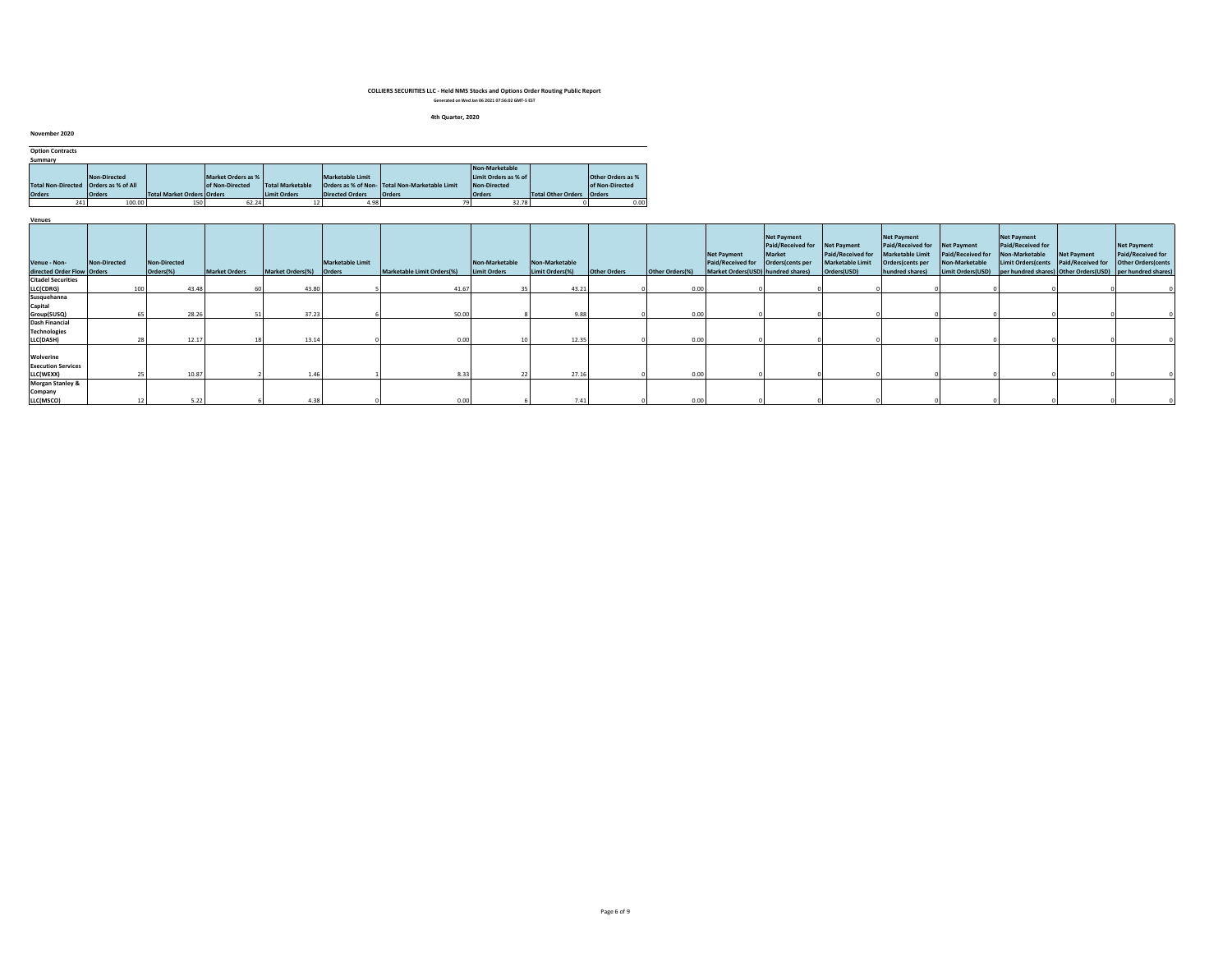#### **4th Quarter, 2020**

| December 2020                           |               |                                   |                    |                         |                         |                                                |                      |                             |                          |
|-----------------------------------------|---------------|-----------------------------------|--------------------|-------------------------|-------------------------|------------------------------------------------|----------------------|-----------------------------|--------------------------|
| S&P 500 Stocks                          |               |                                   |                    |                         |                         |                                                |                      |                             |                          |
| Summary                                 |               |                                   |                    |                         |                         |                                                | Non-Marketable       |                             |                          |
|                                         | Non-Directed  |                                   | Market Orders as % |                         | <b>Marketable Limit</b> |                                                | Limit Orders as % of |                             | <b>Other Orders as %</b> |
| Total Non-Directed   Orders as % of All |               |                                   | of Non-Directed    | <b>Total Marketable</b> |                         | Orders as % of Non- Total Non-Marketable Limit | Non-Directed         |                             | of Non-Directed          |
| <b>Orders</b>                           | <b>Orders</b> | <b>Total Market Orders Orders</b> |                    | <b>Limit Orders</b>     | <b>Directed Orders</b>  | <b>Orders</b>                                  | <b>Orders</b>        | Total Other Orders   Orders |                          |
| 493                                     | 100.00        | 347                               | 70.39              |                         | 2.03                    | 136                                            | 27.59                |                             | 0.00                     |
|                                         |               |                                   |                    |                         |                         |                                                |                      |                             |                          |

| venues                                            |              |                     |                      |                  |                         |                            |                     |                 |                     |                 |                                         |                                                                                          |                                              |                                                                                                    |                                     |                                                                                        |                                         |                                                                       |
|---------------------------------------------------|--------------|---------------------|----------------------|------------------|-------------------------|----------------------------|---------------------|-----------------|---------------------|-----------------|-----------------------------------------|------------------------------------------------------------------------------------------|----------------------------------------------|----------------------------------------------------------------------------------------------------|-------------------------------------|----------------------------------------------------------------------------------------|-----------------------------------------|-----------------------------------------------------------------------|
| Venue - Non-                                      | Non-Directed | <b>Non-Directed</b> |                      |                  | <b>Marketable Limit</b> |                            | Non-Marketable      | Non-Marketable  |                     |                 | <b>Net Payment</b><br>Paid/Received for | <b>Net Payment</b><br>Paid/Received for Net Payment<br><b>Market</b><br>Orders(cents per | Paid/Received for<br><b>Marketable Limit</b> | <b>Net Payment</b><br>Paid/Received for Net Payment<br><b>Marketable Limit</b><br>Orders(cents per | Paid/Received for<br>Non-Marketable | <b>Net Payment</b><br>Paid/Received for<br>Non-Marketable<br><b>Limit Orders(cents</b> | <b>Net Payment</b><br>Paid/Received for | <b>Net Payment</b><br>Paid/Received for<br><b>Other Orders (cents</b> |
| directed Order Flow Orders                        |              | Orders(%)           | <b>Market Orders</b> | Market Orders(%) | Orders                  | Marketable Limit Orders(%) | <b>Limit Orders</b> | Limit Orders(%) | <b>Other Orders</b> | Other Orders(%) | Market Orders(USD) hundred shares)      |                                                                                          | Orders(USD)                                  | hundred shares)                                                                                    | Limit Orders(USD)                   |                                                                                        |                                         | per hundred shares) Other Orders(USD) per hundred shares)             |
| <b>Citadel Securities</b>                         |              |                     |                      |                  |                         |                            |                     |                 |                     |                 |                                         |                                                                                          |                                              |                                                                                                    |                                     |                                                                                        |                                         |                                                                       |
| LLC(CDRG)                                         |              | 277<br>48.94        | 209                  | 60.23            |                         | 50.00                      | 63                  | 30.43           |                     | 0.00            |                                         |                                                                                          |                                              |                                                                                                    |                                     |                                                                                        |                                         |                                                                       |
| <b>VIRTU Americas</b>                             |              |                     |                      |                  |                         |                            |                     |                 |                     |                 |                                         |                                                                                          |                                              |                                                                                                    |                                     |                                                                                        |                                         |                                                                       |
| LLC(NITE)                                         |              | 23.50<br>133        | 94                   | 27.09            |                         | 30.00                      | 36                  | 17.39           |                     | 0.00            |                                         |                                                                                          |                                              |                                                                                                    |                                     |                                                                                        |                                         |                                                                       |
| <b>NASDAQ Execution</b>                           |              |                     |                      |                  |                         |                            |                     |                 |                     |                 |                                         |                                                                                          |                                              |                                                                                                    |                                     |                                                                                        |                                         |                                                                       |
| Services, LLC(NSDQ)                               |              | 9.89<br>56          |                      | 0.00             |                         | 0.00                       | 56                  | 27.05           |                     | 0.00            |                                         |                                                                                          |                                              |                                                                                                    |                                     |                                                                                        |                                         |                                                                       |
| <b>JANE STREET</b><br>CAPITAL, LLC(JNST)          |              | 6.01<br>34          | 19                   | 5.48             |                         | 10.00                      | 14                  | 6.76            |                     | 0.00            |                                         |                                                                                          |                                              |                                                                                                    |                                     |                                                                                        |                                         |                                                                       |
| <b>New York Stock</b>                             |              |                     |                      |                  |                         |                            |                     |                 |                     |                 |                                         |                                                                                          |                                              |                                                                                                    |                                     |                                                                                        |                                         |                                                                       |
| Exchange(NYSE)                                    |              | 25<br>4.42          |                      | 0.00             |                         | 0.00                       | 25                  | 12.08           |                     | 0.00            |                                         |                                                                                          |                                              |                                                                                                    |                                     |                                                                                        |                                         |                                                                       |
| <b>G1 Execution</b><br>Services,<br>LLC(ETMM)     |              | 3.71<br>21          | 18                   | 5.19             |                         | 0.00                       |                     | 1.45            |                     | 0.00            |                                         |                                                                                          |                                              |                                                                                                    |                                     |                                                                                        |                                         |                                                                       |
| <b>Two Sigma</b>                                  |              |                     |                      |                  |                         |                            |                     |                 |                     |                 |                                         |                                                                                          |                                              |                                                                                                    |                                     |                                                                                        |                                         |                                                                       |
| Securities,<br>LLC(SOHO)                          |              | 1.77                |                      | 1.73             |                         | 10.00                      |                     | 1.45            |                     | 0.00            |                                         |                                                                                          |                                              |                                                                                                    |                                     |                                                                                        |                                         |                                                                       |
|                                                   |              |                     |                      |                  |                         |                            |                     |                 |                     |                 |                                         |                                                                                          |                                              |                                                                                                    |                                     |                                                                                        |                                         |                                                                       |
| <b>Cboe EDGX US</b><br>Equities<br>Exchange(EDGX) |              | 1.24                |                      | 0.00             |                         | 0.00                       |                     | 3.38            |                     | 0.00            |                                         |                                                                                          |                                              |                                                                                                    |                                     |                                                                                        |                                         |                                                                       |
| Instinet                                          |              |                     |                      |                  |                         |                            |                     |                 |                     |                 |                                         |                                                                                          |                                              |                                                                                                    |                                     |                                                                                        |                                         |                                                                       |
| <b>BlockCross(BLKX)</b>                           |              | 0.35                |                      | 0.00             |                         | 0.00                       |                     | 0.00            |                     | 100.00          |                                         |                                                                                          |                                              |                                                                                                    |                                     |                                                                                        |                                         |                                                                       |
| <b>UBS Securities,</b>                            |              |                     |                      |                  |                         |                            |                     |                 |                     |                 |                                         |                                                                                          |                                              |                                                                                                    |                                     |                                                                                        |                                         |                                                                       |
| LLC(UBSS)                                         |              | 0.18                |                      | 0.29             |                         | 0.00                       |                     | 0.00            |                     | 0.00            |                                         |                                                                                          |                                              |                                                                                                    |                                     |                                                                                        |                                         |                                                                       |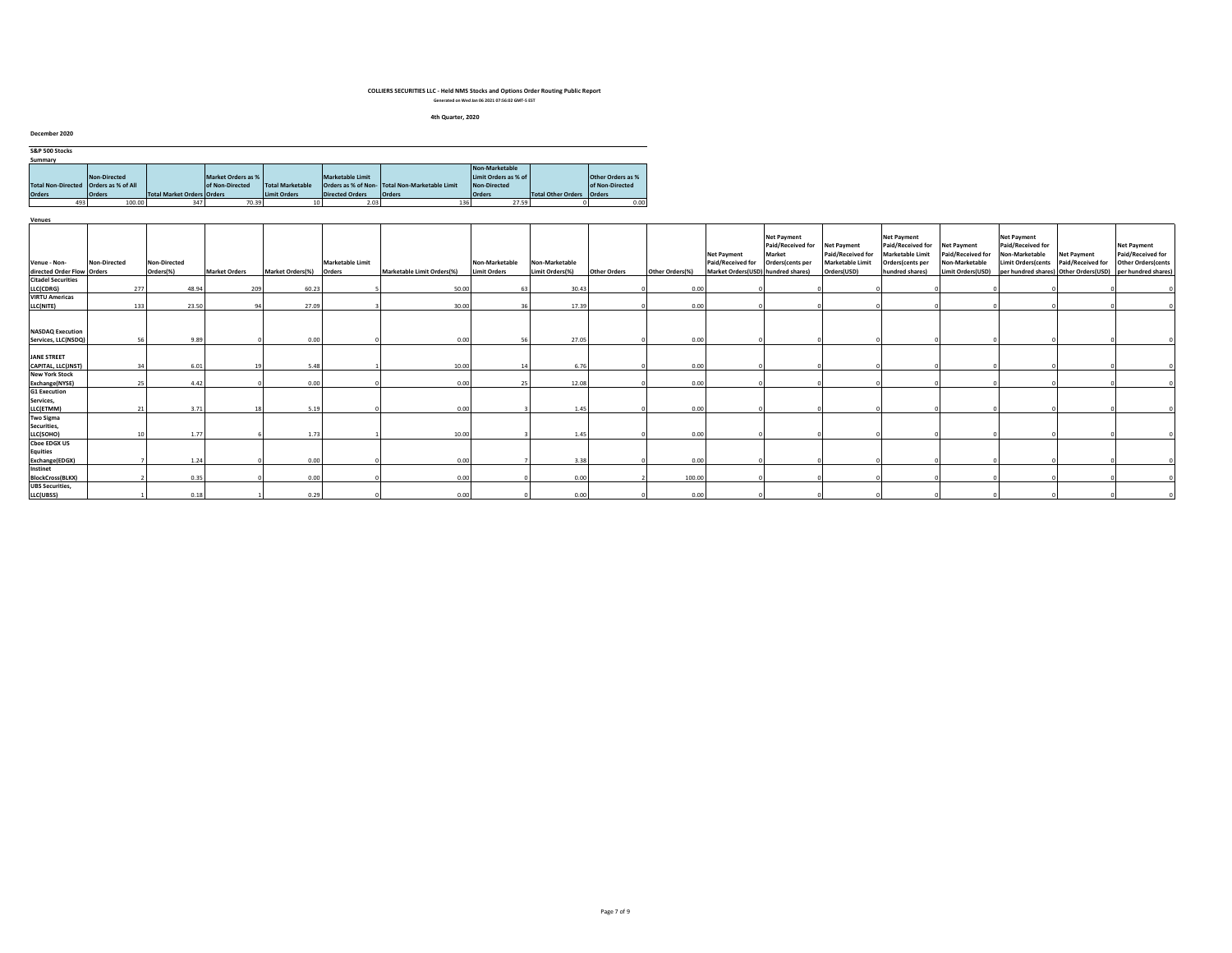#### **4th Quarter, 2020**

**December 2020**

| Non-S&P 500 Stocks                      |               |                                   |                    |                  |                        |                                                |                      |                             |                          |
|-----------------------------------------|---------------|-----------------------------------|--------------------|------------------|------------------------|------------------------------------------------|----------------------|-----------------------------|--------------------------|
| Summary                                 |               |                                   |                    |                  |                        |                                                |                      |                             |                          |
|                                         |               |                                   |                    |                  |                        |                                                | Non-Marketable       |                             |                          |
|                                         | Non-Directed  |                                   | Market Orders as % |                  | Marketable Limit       |                                                | Limit Orders as % of |                             | <b>Other Orders as %</b> |
| Total Non-Directed   Orders as % of All |               |                                   | of Non-Directed    | Total Marketable |                        | Orders as % of Non- Total Non-Marketable Limit | Non-Directed         |                             | of Non-Directed          |
| <b>Orders</b>                           | <b>Orders</b> | <b>Total Market Orders Orders</b> |                    | Limit Orders     | <b>Directed Orders</b> | <b>Orders</b>                                  | <b>Orders</b>        | Total Other Orders   Orders |                          |
| 643                                     | 100.00        | 540                               | 83.98              |                  | 6.22                   |                                                | 9.49                 |                             | 0.31                     |

| Venues                                         |              |                           |                      |                         |                  |                                   |                                |                                   |              |                 |                                                                               |                                                                              |                                                                     |                                                                                                    |                                                                                       |                                                                                                                                  |                                  |                                                                                      |
|------------------------------------------------|--------------|---------------------------|----------------------|-------------------------|------------------|-----------------------------------|--------------------------------|-----------------------------------|--------------|-----------------|-------------------------------------------------------------------------------|------------------------------------------------------------------------------|---------------------------------------------------------------------|----------------------------------------------------------------------------------------------------|---------------------------------------------------------------------------------------|----------------------------------------------------------------------------------------------------------------------------------|----------------------------------|--------------------------------------------------------------------------------------|
| Venue - Non-<br>directed Order Flow Orders     | Non-Directed | Non-Directed<br>Orders(%) | <b>Market Orders</b> | Market Orders(%) Orders | Marketable Limit | <b>Marketable Limit Orders(%)</b> | Non-Marketable<br>Limit Orders | Non-Marketable<br>Limit Orders(%) | Other Orders | Other Orders(%) | <b>Net Payment</b><br>Paid/Received for<br>Market Orders(USD) hundred shares) | <b>Net Payment</b><br>Paid/Received for<br><b>Market</b><br>Orders(cents per | Net Payment<br>Paid/Received for<br>Marketable Limit<br>Orders(USD) | <b>Net Payment</b><br>Paid/Received for<br>Marketable Limit<br>Orders(cents per<br>hundred shares) | <b>Net Payment</b><br>Paid/Received for<br><b>Non-Marketable</b><br>Limit Orders(USD) | <b>Net Payment</b><br>Paid/Received for<br>Non-Marketable<br><b>Limit Orders (cents</b><br>per hundred shares) Other Orders(USD) | Net Payment<br>Paid/Received for | <b>Net Payment</b><br>Paid/Received for<br>Other Orders(cents<br>per hundred shares) |
| <b>Citadel Securities</b>                      |              |                           |                      |                         |                  |                                   |                                |                                   |              |                 |                                                                               |                                                                              |                                                                     |                                                                                                    |                                                                                       |                                                                                                                                  |                                  |                                                                                      |
| LLC(CDRG)                                      |              | 312<br>41.60              | 281                  | 52.04                   |                  | 55.00                             |                                | 6.82                              |              | 0.00            |                                                                               |                                                                              |                                                                     |                                                                                                    |                                                                                       |                                                                                                                                  |                                  |                                                                                      |
| <b>VIRTU Americas</b>                          |              |                           |                      |                         |                  |                                   |                                |                                   |              |                 |                                                                               |                                                                              |                                                                     |                                                                                                    |                                                                                       |                                                                                                                                  |                                  |                                                                                      |
| LLC(NITE)                                      |              | 22.80<br>171              | 154                  | 28.52                   |                  | 32.50                             |                                | 3.03                              |              | 0.00            |                                                                               |                                                                              |                                                                     |                                                                                                    |                                                                                       |                                                                                                                                  |                                  |                                                                                      |
| JANE STREET<br>CAPITAL, LLC(JNST)              |              | 50<br>6.67                |                      | 8.70                    |                  | 7.50                              |                                | 0.00                              |              | 0.00            |                                                                               |                                                                              |                                                                     |                                                                                                    |                                                                                       |                                                                                                                                  |                                  |                                                                                      |
| <b>New York Stock</b>                          |              |                           |                      |                         |                  |                                   |                                |                                   |              |                 |                                                                               |                                                                              |                                                                     |                                                                                                    |                                                                                       |                                                                                                                                  |                                  |                                                                                      |
| Exchange(NYSE)                                 |              | 50<br>6.67                |                      | 0.00                    |                  | 2.50                              | 49                             | 37.12                             |              | 0.00            |                                                                               |                                                                              |                                                                     |                                                                                                    |                                                                                       |                                                                                                                                  |                                  |                                                                                      |
| <b>G1 Execution</b>                            |              |                           |                      |                         |                  |                                   |                                |                                   |              |                 |                                                                               |                                                                              |                                                                     |                                                                                                    |                                                                                       |                                                                                                                                  |                                  |                                                                                      |
| Services,                                      |              |                           |                      |                         |                  |                                   |                                |                                   |              |                 |                                                                               |                                                                              |                                                                     |                                                                                                    |                                                                                       |                                                                                                                                  |                                  |                                                                                      |
| LLC(ETMM)                                      |              | 5.07                      |                      | 6.30                    |                  | 2.50                              |                                | 2.27                              |              | 0.00            |                                                                               |                                                                              |                                                                     |                                                                                                    |                                                                                       |                                                                                                                                  |                                  |                                                                                      |
| <b>NASDAQ Execution</b><br>Services, LLC(NSDQ) |              | 5.07                      |                      | 0.00                    |                  | 0.00                              | 38                             | 28.79                             |              | 0.00            |                                                                               |                                                                              |                                                                     |                                                                                                    |                                                                                       |                                                                                                                                  |                                  |                                                                                      |
| Instinet                                       |              |                           |                      |                         |                  |                                   |                                |                                   |              |                 |                                                                               |                                                                              |                                                                     |                                                                                                    |                                                                                       |                                                                                                                                  |                                  |                                                                                      |
| <b>BlockCross(BLKX)</b>                        |              | 4.80                      |                      | 0.00                    |                  | 0.00                              |                                | 0.00                              |              | 94.74           |                                                                               |                                                                              |                                                                     |                                                                                                    |                                                                                       |                                                                                                                                  |                                  |                                                                                      |
| <b>Choe EDGX US</b>                            |              |                           |                      |                         |                  |                                   |                                |                                   |              |                 |                                                                               |                                                                              |                                                                     |                                                                                                    |                                                                                       |                                                                                                                                  |                                  |                                                                                      |
| <b>Equities</b>                                |              |                           |                      |                         |                  |                                   |                                |                                   |              |                 |                                                                               |                                                                              |                                                                     |                                                                                                    |                                                                                       |                                                                                                                                  |                                  |                                                                                      |
| Exchange(EDGX)                                 |              | 28<br>3.73                |                      | 0.00                    |                  | 0.00                              | 28                             | 21.21                             |              | 0.00            |                                                                               |                                                                              |                                                                     |                                                                                                    |                                                                                       |                                                                                                                                  |                                  |                                                                                      |
| <b>Two Sigma</b>                               |              |                           |                      |                         |                  |                                   |                                |                                   |              |                 |                                                                               |                                                                              |                                                                     |                                                                                                    |                                                                                       |                                                                                                                                  |                                  |                                                                                      |
| Securities,                                    |              |                           |                      |                         |                  |                                   |                                |                                   |              |                 |                                                                               |                                                                              |                                                                     |                                                                                                    |                                                                                       |                                                                                                                                  |                                  |                                                                                      |
| LLC(SOHO)                                      |              | 2.40                      |                      | 2.96                    |                  | 0.00                              |                                | 0.00                              |              | 5.26            |                                                                               |                                                                              |                                                                     |                                                                                                    |                                                                                       |                                                                                                                                  |                                  |                                                                                      |
| <b>UBS Securities,</b>                         |              |                           |                      |                         |                  |                                   |                                |                                   |              |                 |                                                                               |                                                                              |                                                                     |                                                                                                    |                                                                                       |                                                                                                                                  |                                  |                                                                                      |
| LLC(UBSS)                                      |              | 1.07                      |                      | 1.48                    |                  | 0.00                              |                                | 0.00                              |              | 0.00            |                                                                               |                                                                              |                                                                     |                                                                                                    |                                                                                       |                                                                                                                                  |                                  |                                                                                      |